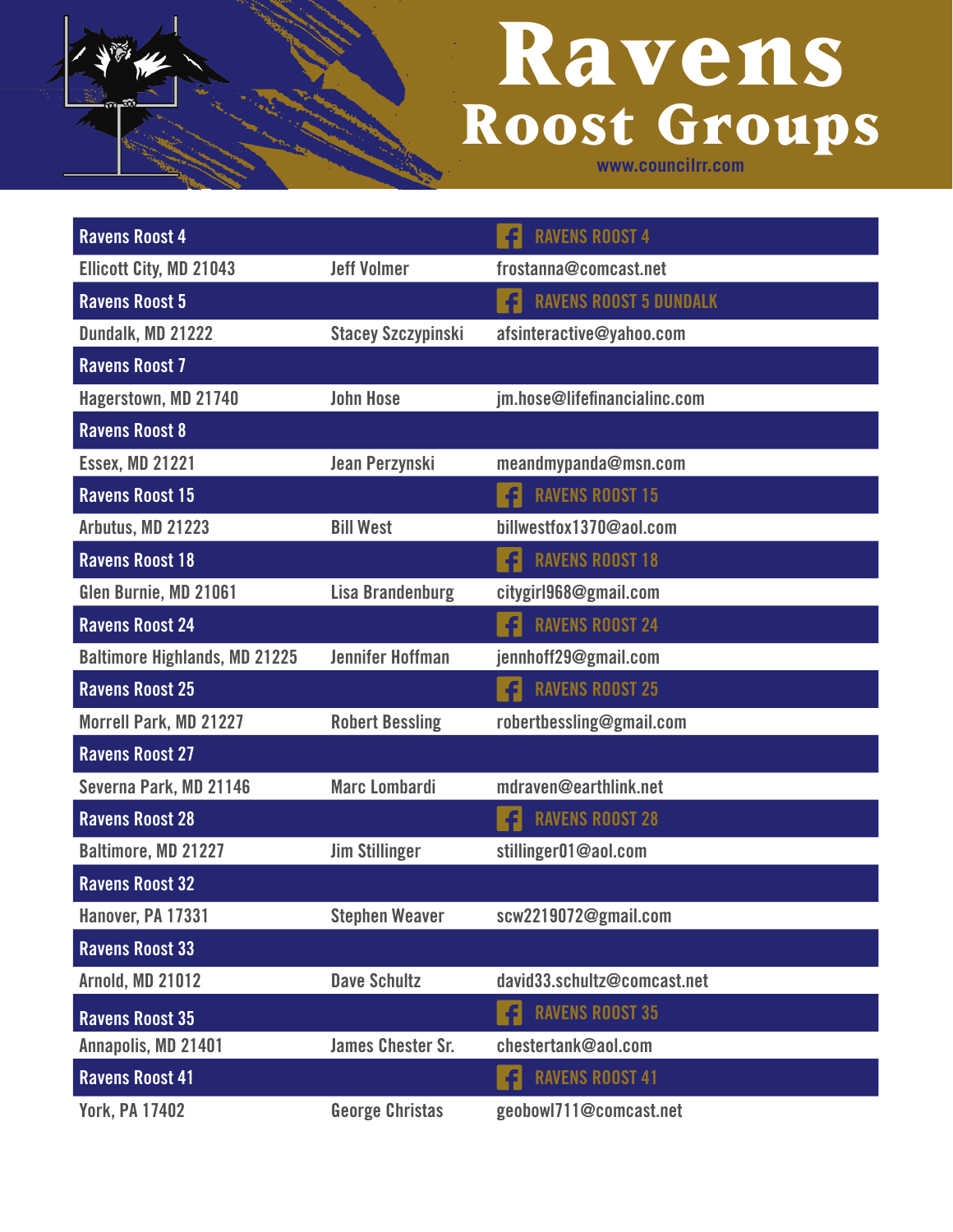| <b>Ravens Roost 43</b>        |                              | <b>FREDERICK RAVENS ROOST 43</b>          |
|-------------------------------|------------------------------|-------------------------------------------|
| Frederick, MD 21701           | <b>Steve Schoonover</b>      | schooni@comcast.net                       |
| <b>Ravens Roost 44</b>        |                              |                                           |
| Ocean City, MD 21842          | <b>Robert Munroe</b>         | rjm73054@gmail.com                        |
| <b>Ravens Roost 50</b>        |                              | <b>RAVENS ROOST 50</b>                    |
| <b>Carney, MD 21237</b>       | <b>Steve Shifflett</b>       | cartmanSES@aol.com                        |
| <b>Ravens Roost 52</b>        |                              | <b>RAVENS ROOST 52</b><br>f               |
| White Marsh, MD 21236         | <b>Mike Soper</b>            | msopersr@gmail.com                        |
| <b>Ravens Roost 54</b>        |                              | <b>RAVENS ROOST 54 SOUTH BALTIMORE</b>    |
| South Baltimore, MD 21230     | <b>Andrew Ireland</b>        | aireland2011@gmail.com                    |
| <b>Ravens Roost 57</b>        |                              | <b>RAVENS ROOST 57</b><br>fl              |
| Owings Mills, MD 21117        | <b>Richard Seipp</b>         | richseipp1@verizon.net                    |
| <b>Ravens Roost 58</b>        |                              |                                           |
| West Ocean City, MD 21842     | <b>William Ray</b>           | wray121952@aol.com                        |
| <b>Ravens Roost 60</b>        |                              |                                           |
| Perry Hall, MD 21236          | <b>Charlotte Krause</b>      | ckrause@spiglerpetroleum.com              |
| <b>Ravens Roost 65</b>        |                              | <b>RAVENS ROOST 65 DENA</b><br>£          |
| Pasadena, MD 21226            | <b>Darry Despeaux</b>        | roost65prez@yahoo.com                     |
| <b>Ravens Roost 66</b>        |                              |                                           |
| Cape St. Claire, MD 21409     | <b>Mary Beth Whittington</b> | mbcurtwhit@comcast.net                    |
| <b>Ravens Roost 69</b>        |                              | <b>RAVENS ROOST 69 TIBER RIVER</b>        |
| <b>Tiber River, MD 21117</b>  | <b>Mike Carrington</b>       | ravensroost69@yahoo.com                   |
| <b>Ravens Roost 71</b>        |                              | <b>RAVENS ROOST MIDDLE RIVER</b><br>f     |
| Middle River, MD 21220        | <b>Lynn Tardif</b>           | Istardif@comcast.net                      |
| <b>Ravens Roost 73</b>        |                              | <b>RAVENS ROOST 73 TURKEY POINT</b><br>fl |
| <b>Turkey Point, MD 21221</b> | <b>Bridget Palmer</b>        | bsimms2@bcps.org                          |
| <b>Ravens Roost 74</b>        |                              | f<br><b>RAVENS ROOST 74</b>               |
| <b>Bel Air, MD 21015</b>      | <b>Jim Schleicher</b>        | schleicher@verizon.net                    |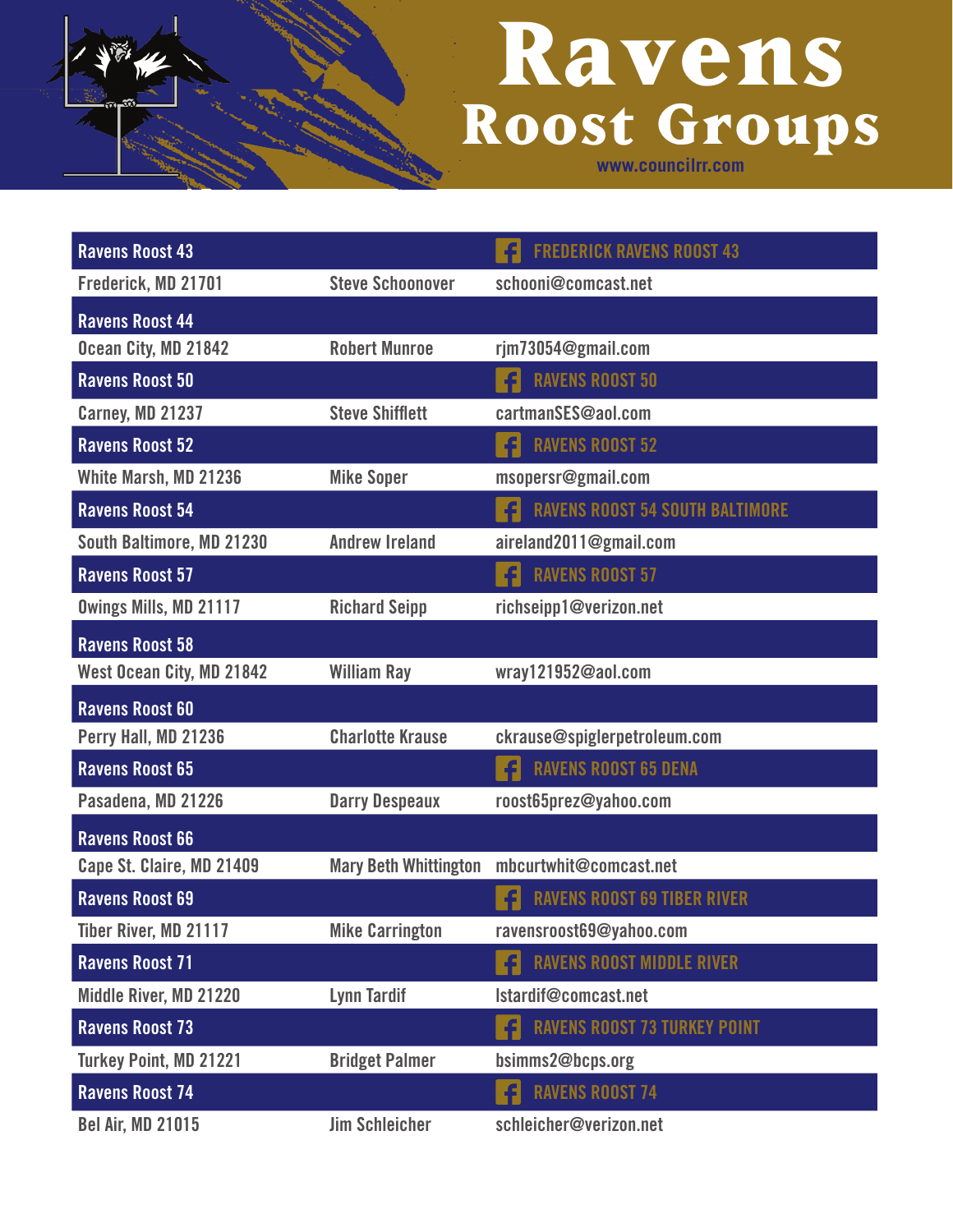| <b>Ravens Roost 75</b>               |                          | <b>RAVENS ROOST 75</b>                      |
|--------------------------------------|--------------------------|---------------------------------------------|
| <b>Magothy Beach, MD 21122</b>       | <b>Keith Wiedenhoeft</b> | coachkeith9@gmail.com                       |
| <b>Ravens Roost 78</b>               |                          | <b>RAVENS ROOST 78</b><br>fl                |
| <b>Southwest Baltimore, MD 21227</b> | <b>Carroll Horne Jr.</b> | cmanjr6977@gmail.com                        |
| <b>Ravens Roost 79</b>               |                          | <b>RAVENS ROOST 79 WINDSOR MILL MD</b>      |
| Windsor Mill, MD 21244               | <b>Angela DeVaux</b>     | adevaux33@yahoo.com                         |
| <b>Ravens Roost 82</b>               |                          | <b>RAVENS ROOST 82</b><br>f                 |
| Putty Hill, MD 21234                 | <b>Kathy Snello</b>      | kathysnello@comcast.net                     |
| <b>Ravens Roost 86</b>               |                          | <b>RAVENS ROOST 86</b><br>£                 |
| Miller's Island, MD 21221            | <b>Alan Rickard</b>      | arickard69@gmail.com                        |
| <b>Ravens Roost 88</b>               |                          | <b>RAVENS ROOST 88</b><br>f                 |
| Paradise, MD 21228                   | <b>Lynn Jackson</b>      | RR88president@gmail.com                     |
| <b>Ravens Roost 94</b>               |                          | <b>OUR RAVENS ROOST 94</b><br>f             |
| Point Pleasant, MD 21060             | <b>Fran Vojik</b>        | fmvojik@yahoo.com                           |
| <b>Ravens Roost 97</b>               |                          |                                             |
| <b>Maiden Choice, MD 21227</b>       | <b>Sharon McCain</b>     | byteme0904@msn.com                          |
| <b>Ravens Roost 103</b>              |                          | <b>RAVENS ROOST 103 AND FRIENDS</b>         |
| Halethorpe, MD 21227                 | <b>Beth Uhden</b>        | ravensroost103@gmail.com                    |
| <b>Ravens Roost 105</b>              |                          |                                             |
| <b>Prince Frederick, MD 20678</b>    | <b>Jim Berger</b>        | jdberger1@comcast.net                       |
| <b>Ravens Roost 111</b>              |                          |                                             |
| Bear Creek, MD 21227                 | <b>Jack Stuprich</b>     | js2prich@gmail.com                          |
| <b>Ravens Roost 115</b>              |                          | f<br><b>RAVENS ROOST 115 WESTMINSTER MD</b> |
| Westminster, MD 21158                | <b>Scott Albright</b>    | scotta04@gmail.com                          |
| <b>Ravens Roost 116</b>              |                          | <b>RAVENS ROOST 116 SHREWSBURY</b><br>fl    |
| Shrewsbury, PA 17349                 | <b>Stephanie Wright</b>  | funbabycakes@yahoo.com                      |
| <b>Ravens Roost 117</b>              |                          | <b>RAVENS ROOST 117</b><br>fl               |
| Catonsville, MD 21228                | <b>Ed Young</b>          | etybeach1@verizon.net                       |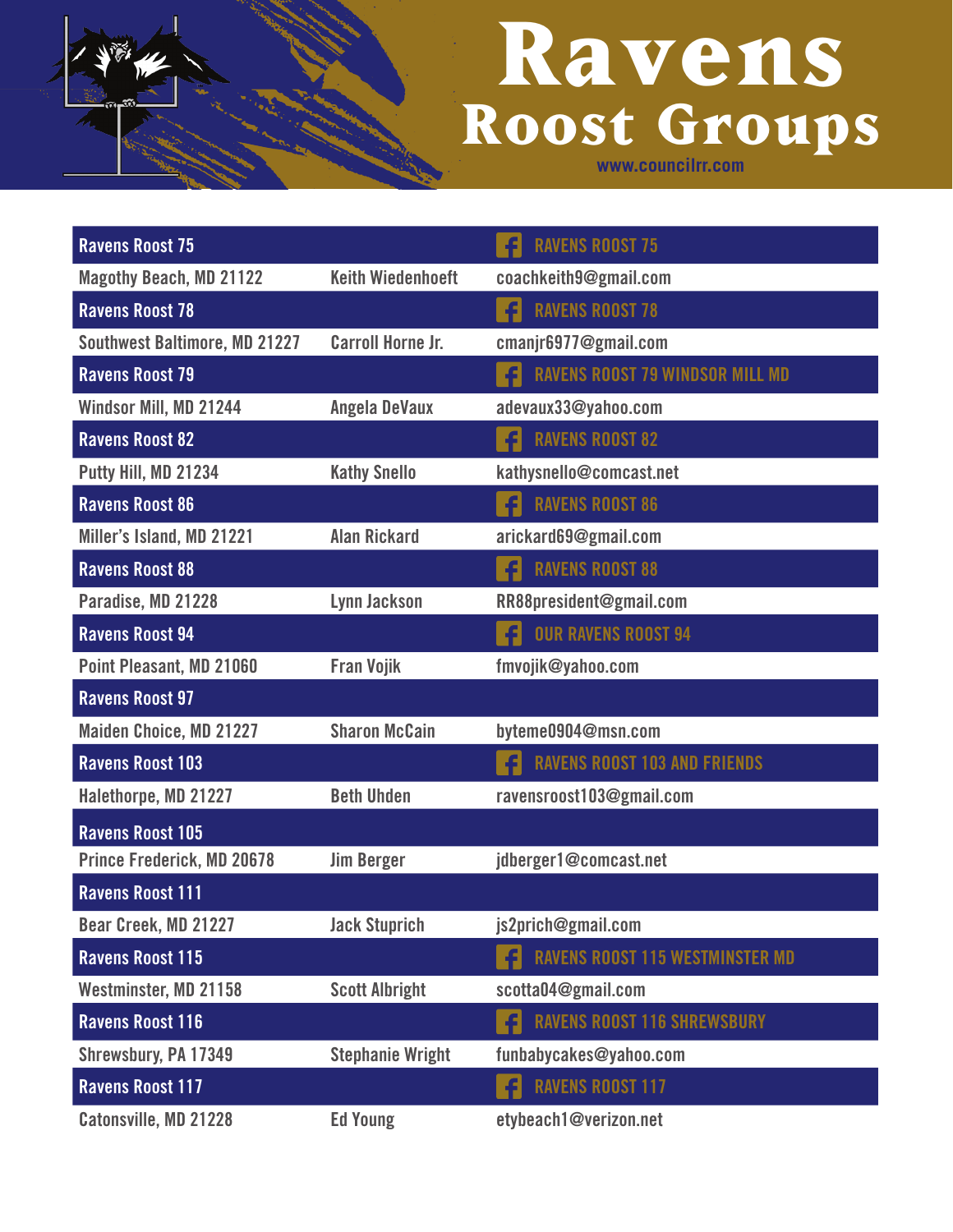| <b>Ravens Roost 118</b>           |                       | <b>RAVENS ROOST PARKTON</b>                       |
|-----------------------------------|-----------------------|---------------------------------------------------|
| Parkton, MD 21030                 | <b>Nicole Topper</b>  | natopper@comcast.net                              |
| <b>Ravens Roost 119</b>           |                       | <b>RAVENS ROOST 119 RISING SUN MARYLAND</b><br>£l |
| Rising Sun, MD 21911              | <b>Terry Craig</b>    | RTCraig@zoominternet.net                          |
| <b>Ravens Roost 121</b>           |                       | <b>RAVENS ROOST 121</b><br>£                      |
| <b>Stoney Creek, MD 21226</b>     | <b>Kim Tragesr</b>    | strageser@verizon.net                             |
| <b>Ravens Roost 124</b>           |                       | <b>HUB CITY RAVENS ROOST 124</b><br>£             |
| Hub City, MD 21740                | <b>Cindy Spessert</b> | cds421ridge@hotmail.com                           |
| <b>Ravens Roost 126</b>           |                       | <b>RAVENS ROOST 126 CAPTAINS COVE</b><br>£        |
| Captain's Cove, VA 23356          | <b>K Kay Kalinok</b>  | kkaykal1@aol.com                                  |
| <b>Ravens Roost 127</b>           |                       |                                                   |
| Cumberland, MD 21502              | <b>Ray Beall</b>      | raybeall1000@gmail.com                            |
| <b>Ravens Roost 129</b>           |                       | 4<br><b>RAVENS ROOST 129 OF LAKE SHORE</b>        |
| Lake Shore, MD 21122              | <b>Judy Dickert</b>   | bestmommy519@aol.com                              |
| <b>Ravens Roost 131</b>           |                       | <b>RAVENS ROOST 131</b><br>Æ                      |
| Jacksonville, MD 21131            | <b>Lorena Streb</b>   | Istreb@gmail.com                                  |
| <b>Ravens Roost 135</b>           |                       | <b>RAVENS ROOST 135</b><br>f.                     |
| Taneytown, MD 21787               | <b>Fred Mojica</b>    | fmojica@getsomesun.net                            |
| <b>Ravens Roost 136</b>           |                       |                                                   |
| <b>Cub Hill, MD 21234</b>         | <b>Sonny Wood</b>     | sonny@ravensroost136.org                          |
| <b>Ravens Roost 137</b>           |                       | <b>RAVENS ROOST 137 PUBLIC</b><br>£               |
| North County, MD 21060            | <b>Lori Bennett</b>   | bensbabe2007@yahoo.com                            |
| <b>Ravens Roost 138</b>           |                       |                                                   |
| Gwynn Oak, MD 21207               | <b>Phil Bryan</b>     | plbryan225@gmail.com                              |
| <b>Ravens Roost 139</b>           |                       | <b>RAVENS ROOST 139</b><br>f.                     |
| <b>Bowleys Quarters, MD 21220</b> | <b>Steve Zelkoski</b> | zelko729@yahoo.com                                |
| <b>Ravens Roost 140</b>           |                       | <b>RAVENS ROOST 140 PERRY HALL SOUTH</b><br>fl    |
| Perry Hall, MD 21236              | <b>John Schoppert</b> | jwschoppert@gmail.com                             |